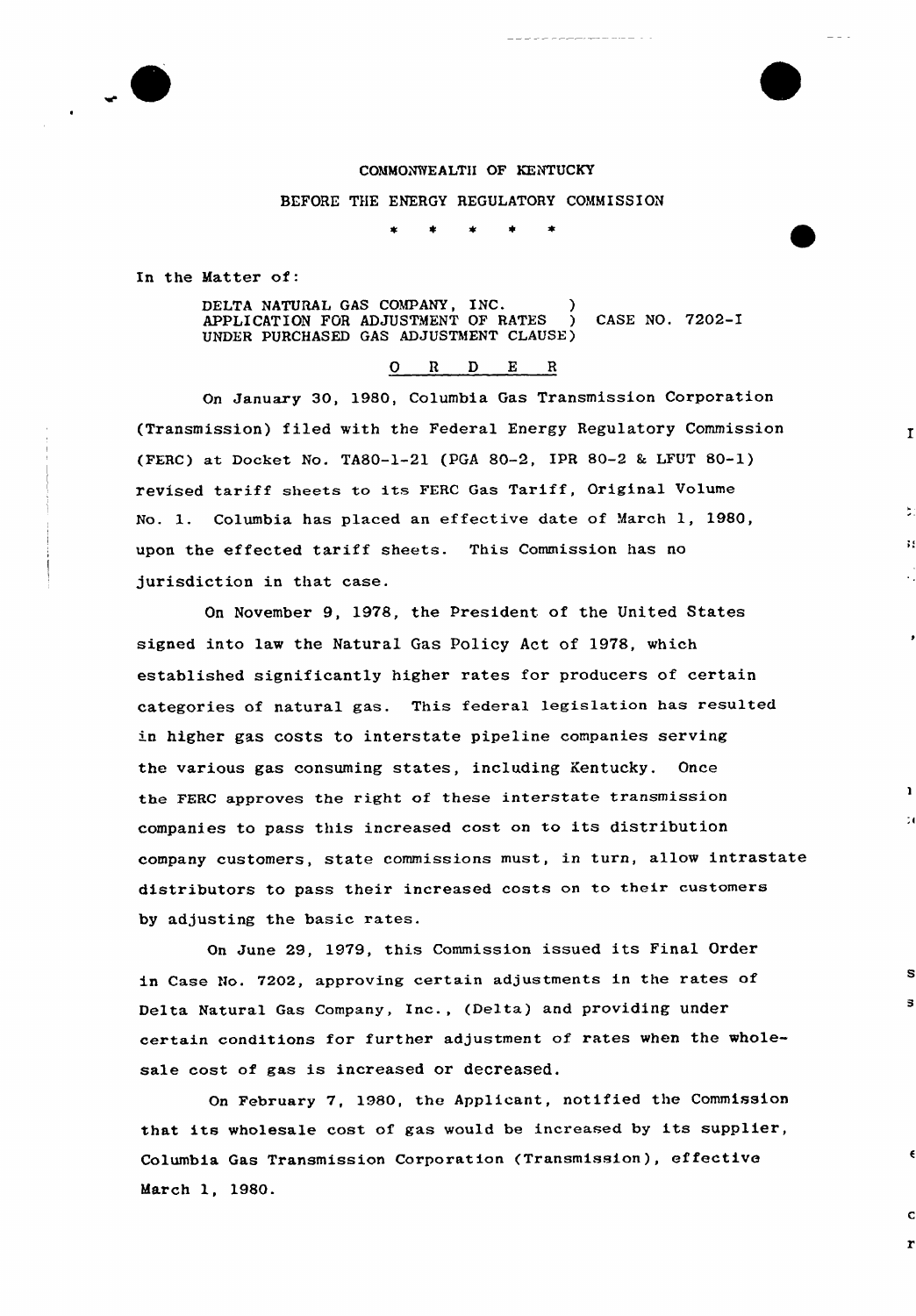Qn February 13, 1980, the AppIicant filed an Amended Applicantion that made adjustments for additional increases they had received from Wiser Oil Company and for gas purchased from the James Wiehoff Well located in Clay County.

The applicant submitted with its Amended Application certain information in compliance with this Commission's Order of June 29, 1979. The Notice set out certain revisions in rates which the Applicant proposed to place in effect, said rates being designed to increase the cost of natural gas of its supplier in the amount of \$168,904.

n

 $\mathbf{1}$ 

e

 $\mathbf{r}$ 

S

 $\overline{\mathbf{3}}$ 

After reviewing this evidence of record and being advised, the Commission is of the opinion and finds:

1. The Commission has long stated (in writing to FERC) its opposition to the procedures and regulations used by the Federal Energy Regulatory agency in approving these supplier increases, We continue to be opposed and are continuing to seek alternative ways to overcome the regulatory inequities which have such a direct impact on the retail consumers.

2. The Federal Energy Regulatory Commission approval of a wholesale rate increase to a Kentucky gas retailer requires approval by the Commission of rates that will permit the Kentucky utility to adjust its customer charges to reflect the added purchase cost, or alternately the utility must absorb the added cost. We are of the opinion that failure to allow this increase to be passed through to its retail consumers on a timely basis would be unjust to the Company and would ultimately result in higher rates to their consumers in any event.

3. When the FERC "accepts" Transmission's filing, Transmission will begin charging the Applicant the new rates. This Order cannot be implemented until and unless this occurs.

4. That the Applicant supplier, Transmission, on January 30, 1980, filed with the FERC for increased rates to become effective March 1, 1980, and that the Applicant's other supplier Wiser Oi] Company and the James Wiehoff Well located in Clay County have likewise filed for rate increases to become effective March 1, 1980, and that the increase sought by the Applicant reflects this increased wholesale rates as so filed.

 $-2-$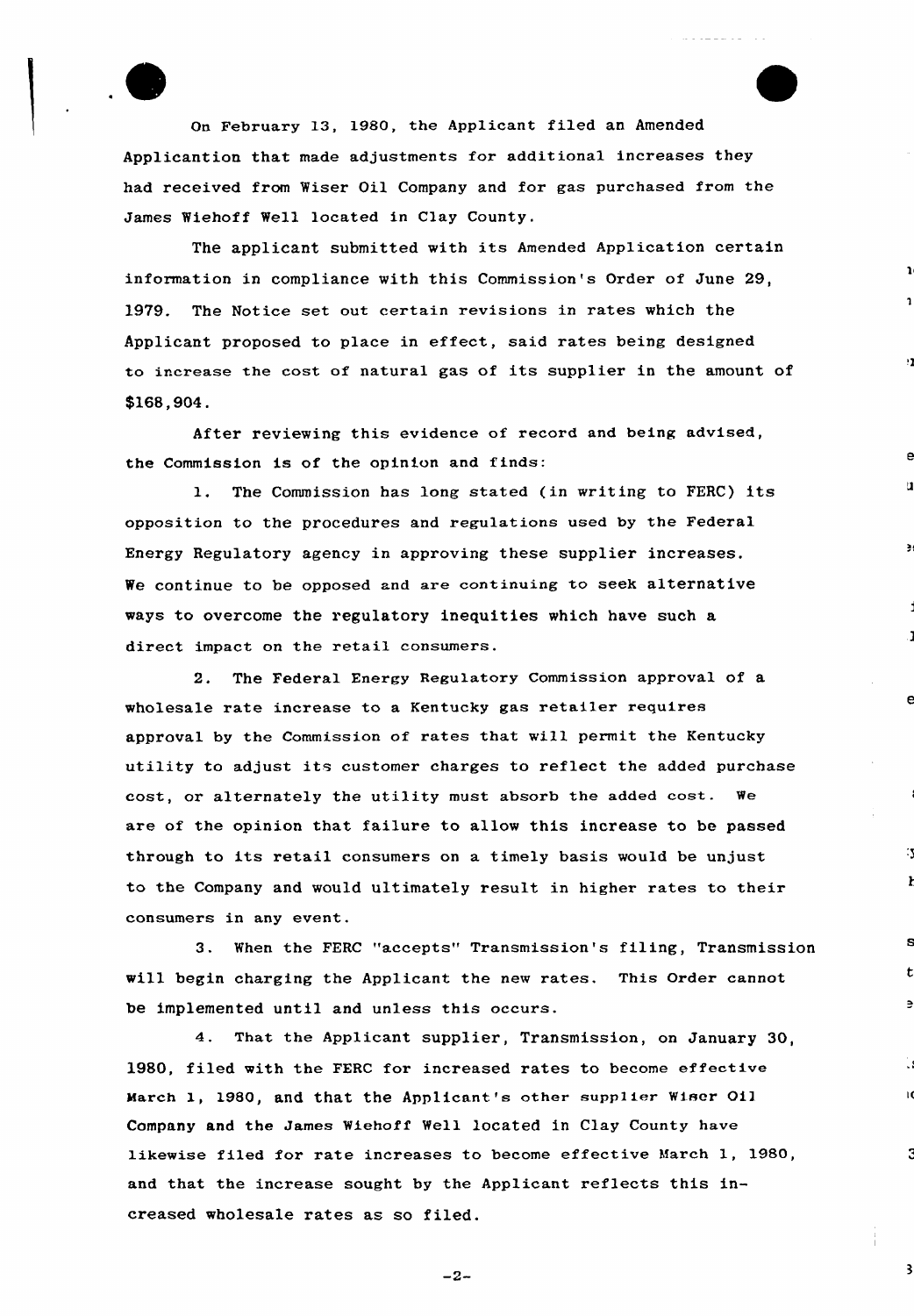5. That the Commission should allow the Applicant to place into effect, subject to refund, the rates set out in Appendix "A" as soon as the supplier's rates are made effective.

6. That the Applicant's adjustment in rates under the Purchased Gas Adjustment Clause approved by the Commission in its Order in Case No. 7202 dated June 29, 1980, is fair, just and reasonable, in the public interest and should be effective with gas supplied on and after the date the increased cost of wholesale gas becomes effective.

IT IS THEREFORE ORDERED that said Purchased Gas Adjustment sought by the Applicant and adjusted as aforesaid mentioned be and the same is hereby approved to be effective subject to refund, with gas supplied on and after the date the increased cost of wholesale gas becomes effective ("acceptance" by FERC) as set out in Appendix "A" attached hereto and made a part hereof.

IT IS FURTHER ORDERED that Delta Natural Gas Company shall maintain its record in such manner as will enable it, or the Commission, or any of its customers to determine the amount to be refunded and to whom due in the event a refund is ordered by the Commission.

IT IS FURTHER ORDERED that the information furnished this Commission by Applicant on February 7, 1980, constitutes full compliance with the Commission's Order in Case No. 7202 and any other information ordinarily required to be filed under the Commission's Regulations is hereby waived.

IT IS FURTHER ORDFRED that within thirty {30) days after the date the increased cost of wholesale gas becomes effective, Applicant shall file with this Commission its revised tariff sheets setting out the rates approved herein.

Done at Frankfort, Kentucky this 13th day of March, 1980.

ENERGY REAULATORY COMMISSION

yty

ATTEST: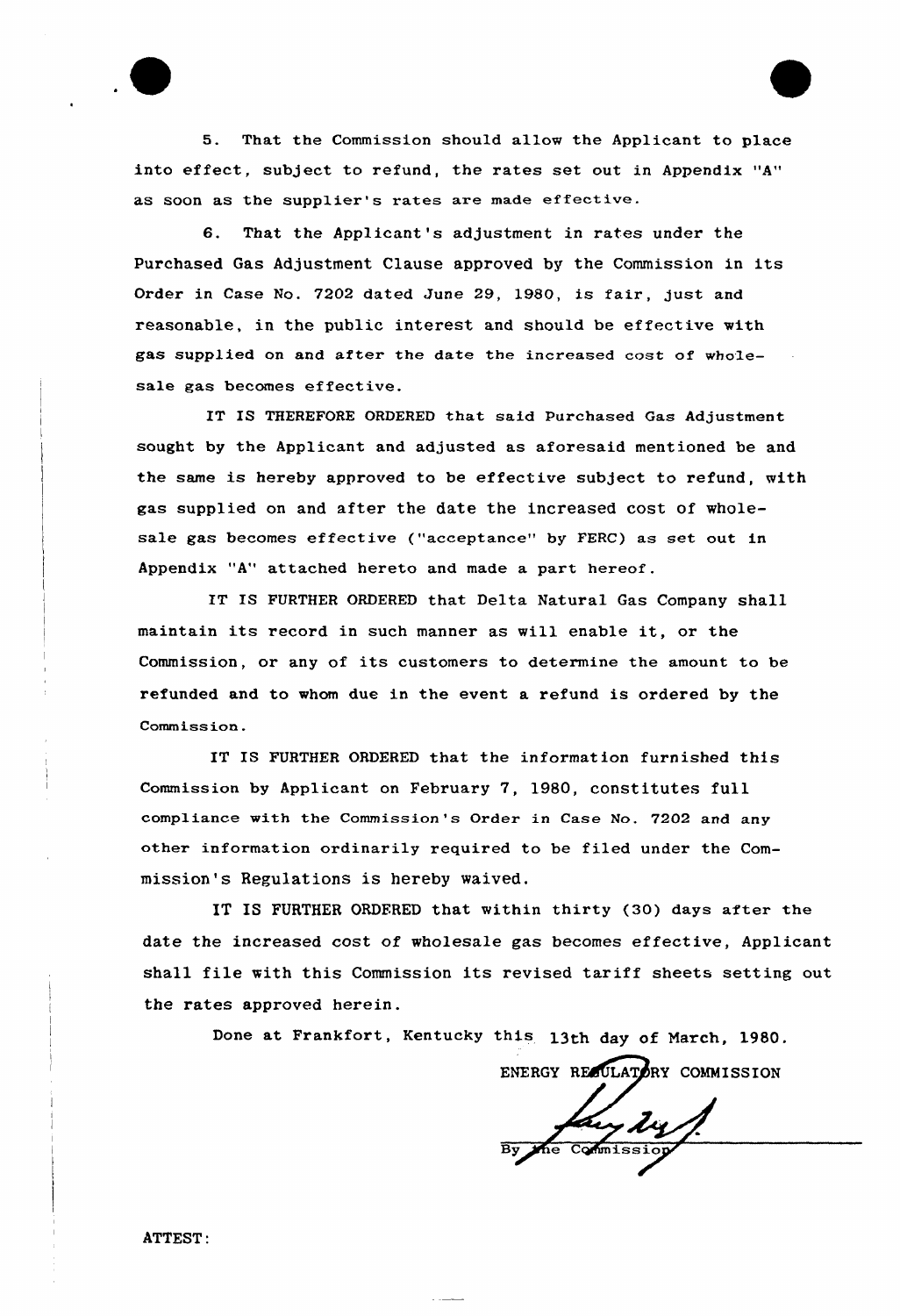

# APPENDIX "A"

APPENDIX TO AN ORDER OF THE ENERGY REGULATORY COMMISSION IN CASE NO. 7202-I DATED NARCH 13, 1980.

The following rates and charges are prescribed for the customers in the areas served by Delta Natural Gas Company, Inc., All other rates and charges not specifically mentioned herein shall remain the same as those in effect under authority of the Commission prior. to the date of this Order.

### RATE SCHEDULE G-GENERAL SERVICE

## APPLICABILITY:

Applicable within all service areas served by Delta: namely, Owingsville, Sharpsburg, Bath County, Camargo, Montomere namely, Swingsville, Sharpsbarg, Bach Souncy, Camargo, Menice County, Stanton, Clay City, Powell County Garrard County, Berea, Salt Lick, Midland, Bath County, Nicholasville, Wilmore, Jessamine County, Jeffersonville, Montgomery County, Clearfield and Farmers, Rowan County and environs of each and within all service areas Rowan County and environs of each and within all service areas<br>served by Gas Service Company Inc.,: namely, Middlesboro, Pineville Bell County, Barbourville, Knox County, Williamsburg. Whitley County, London, Laurel County, and environs of each.

#### AVAILABILITY:

Available for general use by residential, commercial, and industrial customers.

## CHARACTER OF SERVICE:

Firm — within the reasonable limits of the company's capa- bility to provide such service.

RATES:

Month1y Customer Charge: \$2.50 per delivery point per month

\$3.51 per MCF per month

## PURCHASED GAS ADJUSTMENT

# Delta Natural Gas Company, Inc.

Applicable to all rate schedules

The base rate for puchased gas for the future application of this Purchased Gas Adjustment Clause is:

### Supplier

Rate/MCF

Columbia Gas Transmission Corporation

|  | Rate Schedule CDS |  |
|--|-------------------|--|
|--|-------------------|--|

| Demand<br>Commodity      | \$2.18<br>2.4987 |
|--------------------------|------------------|
| Rate Schedule SGS        | 2.6420           |
| Columbia LNG Corporation | $$4.4309$ *      |

Includes Transporation Charge of \$0.2229